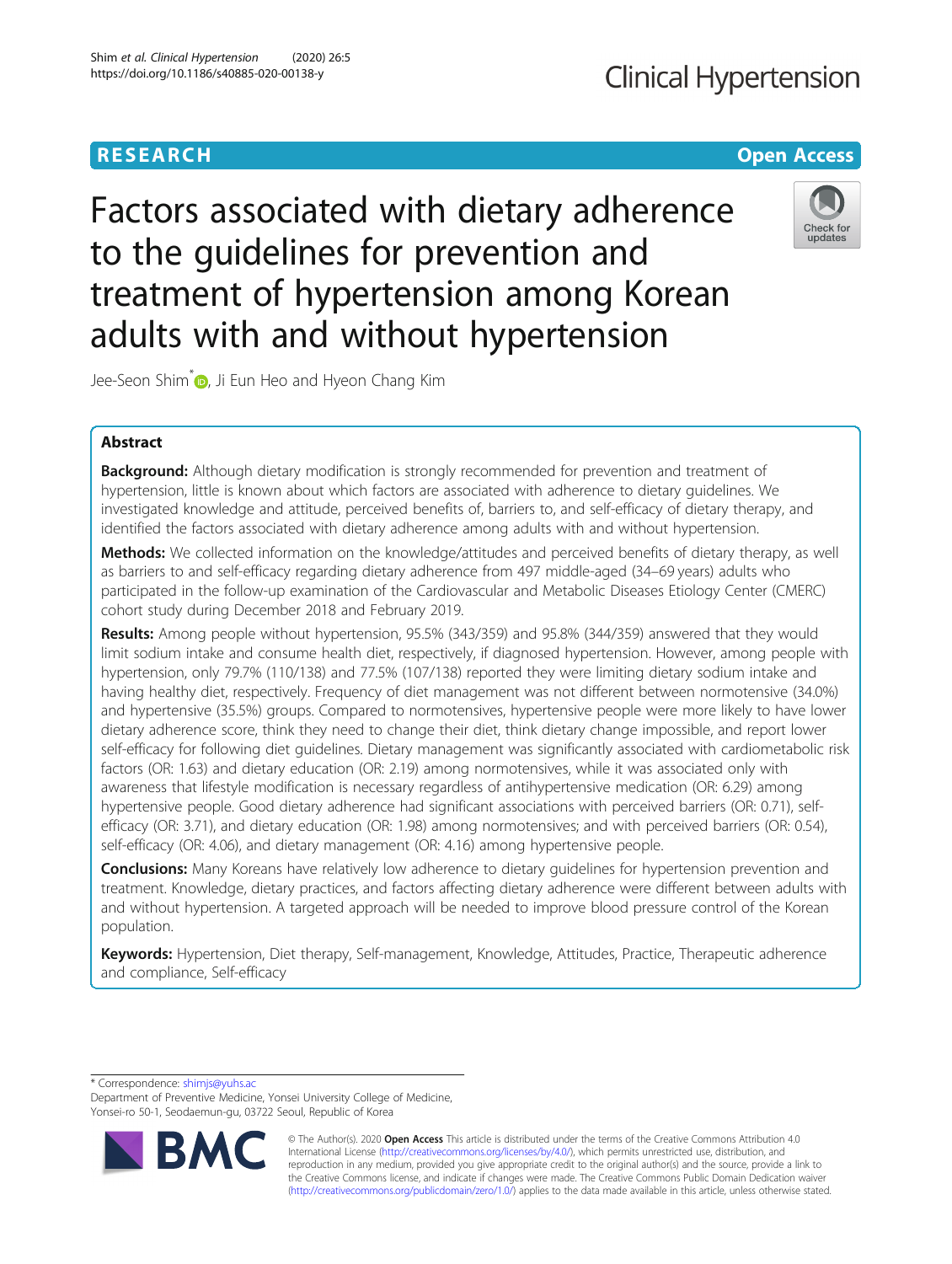#### Background

Hypertension is a major health burden worldwide [\[1](#page-9-0)]. The lifetime risk for hypertension for middle-aged and older individuals has been estimated to be as high as 90% and the prevalence of hypertension has steadily increased with ageing of populations [[1,](#page-9-0) [2\]](#page-9-0). Uncontrolled blood pressure (BP) has been a major contributor to cardiovascular diseases, stroke, end-stage renal diseases, and the leading cause of death  $[1, 3, 4]$  $[1, 3, 4]$  $[1, 3, 4]$  $[1, 3, 4]$  $[1, 3, 4]$  $[1, 3, 4]$ . However, elevated BP is effectively modifiable through antihypertensive medication and lifestyle modifications such as dietary sodium restriction, alcohol moderation, and regular exercise  $[5, 6]$  $[5, 6]$  $[5, 6]$ . Healthy lifestyle can reduce BP without any harmful side effects, and in addition, can improve overall cardiovascular health [[7,](#page-9-0) [8\]](#page-9-0). These benefits of lowered BP have been identified in individuals who have not yet entered the stage where clinical care is required but are still at risk for developing hypertension, as well as those previously diagnosed with hypertension [[6,](#page-9-0) [9](#page-9-0), [10\]](#page-9-0). Thus, lifestyle modification is strongly recommended for hypertensive patients regardless if they are being treated with antihypertensive medications, as well as for normotensive individuals [\[5](#page-9-0), [6](#page-9-0)].

However, guidelines for lifestyle modification are not widely followed  $[11–13]$  $[11–13]$  $[11–13]$  $[11–13]$  $[11–13]$ . Despite the well-known benefits of dietary intervention, compliance with dietary guidelines for hypertension is poorest for health-related behaviors such as non-smoking, alcohol consumption in moderation, and physical activity [[13](#page-9-0), [14\]](#page-9-0), and unhealthy diet has been reported to be a major barrier to disease management [[15\]](#page-9-0). Several studies have been conducted to gain insight into the knowledge and disease management practices of individuals with hypertension and/or diabetes. However, individuals face unique difficulties depending on their culture, health-care system, food prices, and economic status in the society they live in [[15,](#page-9-0) [16](#page-9-0)]. Little is known about which difficulties are prevalent among adults in the South Korean population and whether or not there are gaps in knowledge and dietary practices of individuals with and without hypertension. Thus, in this study, we evaluated knowledge and attitude, perceived benefits of, barriers to, and selfefficacy of dietary therapy, and identified the factors associated with dietary adherence among adults with and without hypertension.

#### Methods

#### Data source and study population

This study was based on the Cardiovascular and Metabolic Diseases Etiology Research Center (CMERC) cohort study. The design, methods, and rationale of the CMERC cohort study have been reported elsewhere [[17\]](#page-9-0). Briefly, the CMERC cohort was initially designed as a community-based general population cohort study to identify new risk factors and to develop evidence-based prevention strategies for cardiovascular and metabolic diseases in Korea. The cohort comprises communitydwelling middle-aged (age 30–64) adults who were free of cardiovascular diseases. Recruitment and baseline examination had been carried out between 2013 and 2018 at two research clinics, Yonsei University College Medicine in Seoul ( $n = 4060$ ) and Ajou University School of Medicine ( $n = 4037$ ) in Suwon, Korea.

The present analysis used data from a follow-up survey at Yonsei University research clinic between December 2018 and February 2019, since dietary adherence questionnaire was first employed at this survey. Target population for this follow-up survey was 807 adults who were recruited during the first year of enrollment period. During the follow-up period, 2 people died and 18 people withdrew their consent on study participation. Among the remaining 787 participants, a total of 500 participated in the follow-up survey, but three were excluded because of incomplete data. Eventually, 497 adults aged 34 to 69 years were analyzed in this study [\(Supplementary Fig. S1\)](#page-8-0).

#### Knowledge of and attitude towards hypertension treatment

We developed a questionnaire to assess individuals' knowledge and attitudes toward guidelines for hypertension treatment. Questions sought to determine: (1) whether the participant was aware of the health impact of uncontrolled BP and (2) whether they were aware that lifestyle modifications are recommended even in if taking BP-lowering medications. Attitudes regarding selfmanagement guidelines for hypertension including medication, non-smoking, abstinence from alcohol drinking, maintaining optimal body weight, exercise, limiting dietary sodium intake, and consuming a healthy diet, were also investigated [\[5](#page-9-0)]. Adults with hypertension were asked to evaluate whether or not they were currently following these guidelines in their daily life. Those without hypertension were asked to answer whether or not they would follow the guidelines if they were to be diagnosed with hypertension.

#### Dietary self-management, benefits, barriers, and selfefficacy of dietary therapy

The presence of dietary management was assessed using the question "Are you managing your diet for any special reason?" that is used in the Korea National Health and Nutrition Examination Survey [[18](#page-9-0)]. We surveyed how well participants had followed the individual dietary guidelines for hypertension over the previous month, i.e. reduction in dietary sodium intake, consumption of appropriate amounts of food (not overconsumption), sufficient intake of fruit and vegetables, and a well-balanced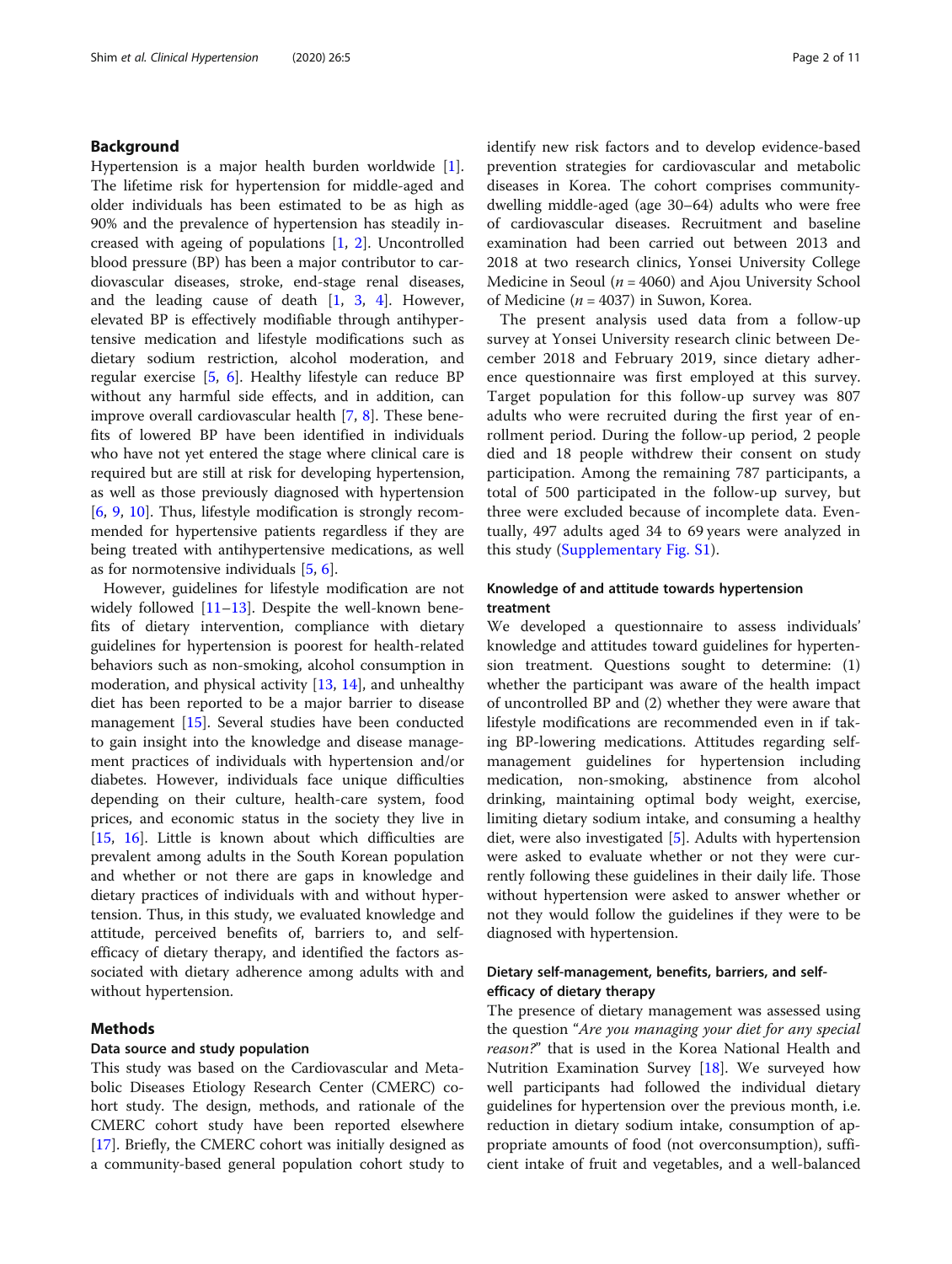diet. Each question about dietary practice was referred to the guidelines recommended by the Korean Society of Hypertension (KSH) [\[5](#page-9-0)]. Dietary adherence to each guideline was scored based on a scale of 1 (strongly disagree) to 4 (strongly agree). We defined 'good adherence' as a mean score of 3 (75th percentile).

Perceived benefits of and barriers to dietary modification for hypertension were investigated. Participants were asked whether or not they experienced difficulties in preparing meals adherent to the guidelines, the taste of the food, dietary management skills, and changing their dietary habits. Self-efficacy with regard to reducing dietary sodium intake, consuming an appropriate amount of food, having a sufficient intake of fruit and vegetables, and eating a well-balanced diet was assessed by scoring these items from 1 (strongly disagree) to 4 (strongly agree). All information collected was selfreported and our questionnaires relating to diet are presented in [Supplementary Fig. S2.](#page-8-0)

#### Other variables

A wide range of information on health status as well as potential factors related to health was collected in the follow-up survey. All participants fasted more than 8 h prior to examination. Health examination and interviews were conducted by trained research staff according to a predefined study protocol [\[17](#page-9-0)].

Socioeconomic status, including education and subjective economic status, medical history including past history of disease, family history of hypertension, frequency of BP measurements over the previous year, awareness of BP values, information on hypertension (only for adults with hypertension) such as age at first diagnosis and current use of medications, and healthrelated behaviors including smoking, drinking, and physical activity were collected by interview.

BP of both arms was measured using an automated oscillometric device (WatchBP office, Microlife, Widnau, Switzerland). Systolic BP (SBP) and diastolic BP (DBP) were repeatedly measured at 1-min intervals after at least 5-min rest in a seated position, and the average of the three measurements was used. More details are pro-vided elsewhere [[19\]](#page-9-0). Hypertension was defined as  $SBP \geq$ 140 mmHg,  $DBP \ge 90$  mmHg, or currently being treated with BP-lowering medications [[5\]](#page-9-0).

Weight and height were measured using a stadiometer and a digital scale, respectively, and body mass index (BMI) was calculated. Obesity was defined as BMI ≥25.0 kg/m<sup>2</sup>. Diabetes mellitus was defined as either a fasting glucose level  $\geq 126$  mg/dL or when participants reported anti-diabetic treatment, such as taking a hypoglycemic agent or insulin. Hypercholesterolemia was defined as serum cholesterol level  $\geq 240$  mg/dL or lipid-lowering drug use, hypertriglyceridemia as serum triacylglycerol level  $\geq 200 \text{ mg/dL}$  or lipid-lowering drug use, and low HDL-cholesterol as HDL cholesterol level < 40 mg/dL in men and < 50 mg/dL in women. If at least one among hypercholesterolemia, hypertriglyceridemia, or low-HDL cholesterol was present, we considered the participant to have dyslipidemia.

#### Ethical aspects

This study was approved by the Institutional Review Board (IRB) of Severance Hospital, Yonsei University Health System, Seoul, Korea (4–2013-0661). Written informed consent was obtained from all participants prior to the survey. Study procedures were performed in accordance with the ethical standards of the responsible institutional committee on human experimentation and were in accordance with the Helsinki Declaration (of 1975 as revised in 2008).

#### Statistical analyses

Participant characteristics are presented as means ± SDs or as frequencies (%). The significance of differences in means and distributions between those with hypertension and those without were assessed using t-tests and chi-square tests. The associations between study variables and self-reported dietary management behavior or dietary adherence to guidelines were analyzed by logistic regression analyses. Sex- and age-adjusted odds ratios (ORs) and multivariable-adjusted ORs and 95% confidence intervals (95% CIs) were calculated. In a multivariate model to explore the factors associated with dietary management behavior, we included sex, age (years), education (≥college or < college), cardiometabolic risk (at least one of obesity, diabetes mellitus, or dyslipidemia, or none), family history of hypertension (yes or no), awareness of BP value (aware or not aware), healthy habits (currently a non-smoker, non-drinker, and regular walking, or not), knowledge of the necessity for lifestyle modification regardless of BP-lowering drug treatment (knowledge present or absent), perceived barriers to dietary therapy (number of barriers), self-efficacy regarding following guidelines (mean score ranging from 1 to 4), dietary education over the preceding year, and perceived necessity for diet change (yes or no). To explore the factors associated with dietary adherence to hypertension guidelines, the following variables were included in the model: sex, age (years), education ( $\ge$ college or  $\lt$ college), cardiometabolic risk (at least one of obesity, diabetes mellitus, and dyslipidemia, or none), family history of hypertension (yes or no), awareness of BP value (aware or no), healthy habits (currently a non-smoker, non-drinker, and regular walking, or not), knowledge of the necessity for lifestyle modification regardless of BPlowering drug treatment (knowledge present or absent), perceived barriers to dietary therapy (number of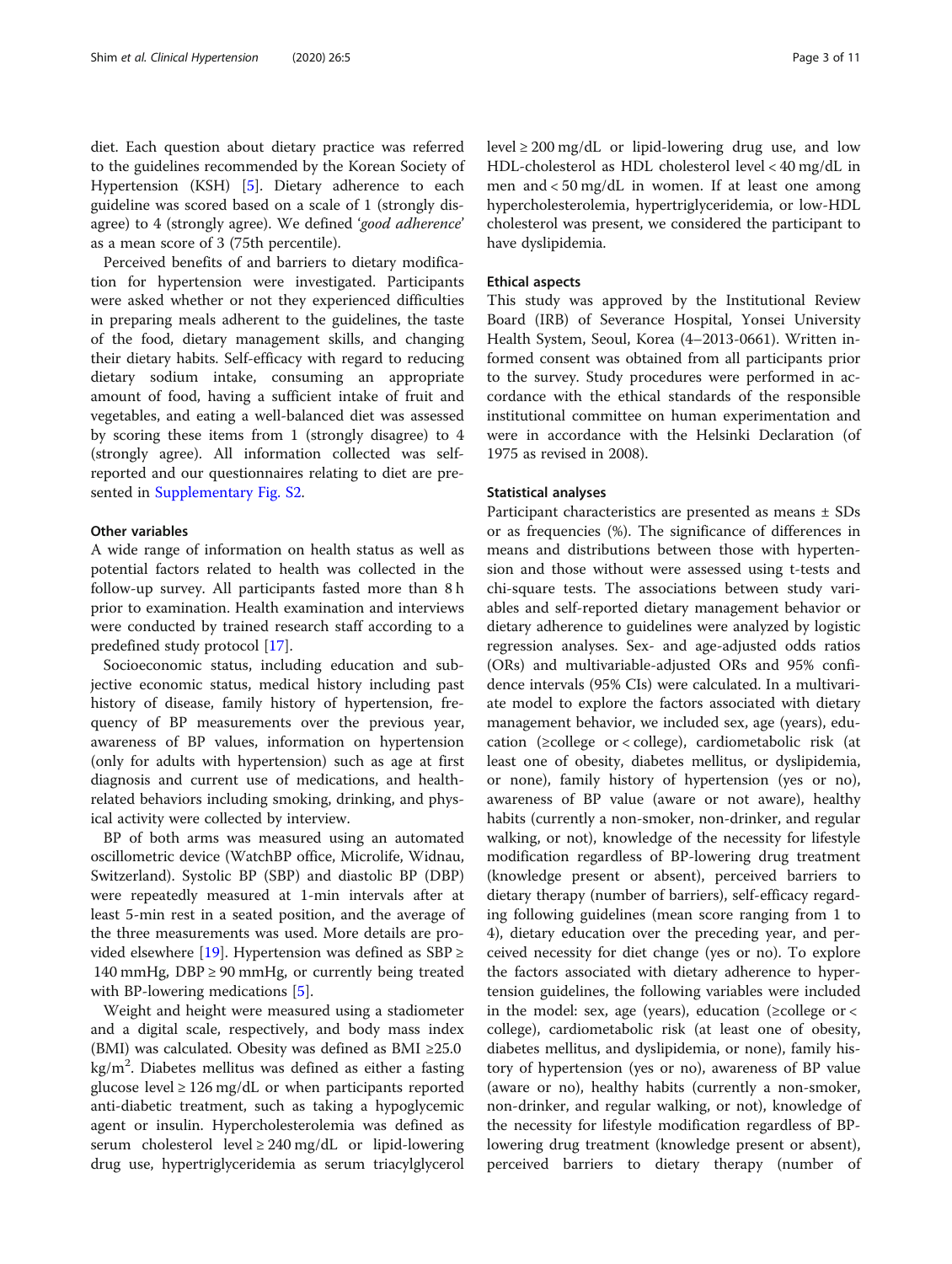barriers), self-efficacy regarding following guidelines (mean score ranging from 1 to 4), dietary education over the preceding year, and self-reported dietary management behavior (yes or no). We performed logistic regression analyses stratified by adults with and without hypertension. All analyses were performed using the statistical software package SAS (version 9.4; SAS institute, Cary, NC, USA). P-values < 0.05 were considered statistically significant.

#### Results

#### Demographic and disease-related characteristics of participants

Among 497 participants, 27.8% had hypertension  $(n =$ 138). Among the hypertensive adults, mean hypertension duration was  $8.4 \pm 6.6$  years and more than 90% of individuals reported that they were taking BP-lowering drugs (Table 1). Hypertensive adults were significantly older, less educated, and had more cardiometabolic risk factors such as obesity, diabetes mellitus, and dyslipidemia than

pants had a family history of hypertension than nonhypertensive adults. Fortunately, the hypertensive adults measured their BP more frequently than normotensive adults ( $P$ -value < 0.01) and their awareness of their BP value also was higher ( $P$ -value < 0.01). However, there was no difference in lifestyle behaviors at the time of the survey between those with and without hypertension. Experience of dietary education over the preceding year was lower in hypertensive adults than normotensive adults with borderline significance ( $P$ -value = 0.07).

#### Knowledge of and attitude towards hypertension treatment

Figure [1](#page-4-0) shows the participants' knowledge regarding hypertension treatment and their attitudes towards hypertension control. Almost all adults knew the harmful impact of uncontrolled BP on health, and this did not differ between those with (93.5%) and without hypertension (95.5%). Most adults also knew that

|  | Table 1 Demographic and disease-related characteristics of Korean adults with and without hypertension |  |  |  |  |  |  |
|--|--------------------------------------------------------------------------------------------------------|--|--|--|--|--|--|
|--|--------------------------------------------------------------------------------------------------------|--|--|--|--|--|--|

|                                                        | Total $(n = 497)$ | Normotensives ( $n = 359$ ) | Hypertensives ( $n = 138$ ) | $P$ -value |
|--------------------------------------------------------|-------------------|-----------------------------|-----------------------------|------------|
| Sex (women)                                            | 346 (69.6)        | 254 (70.8)                  | 92 (66.7)                   | 0.44       |
| Age (y)                                                | $56.9 \pm 8.5$    | $55.5 \pm 8.8$              | $60.7 \pm 6.2$              | < 0.01     |
| Education (college or higher)                          | 195 (39.3)        | 155 (43.3)                  | 40 (29.0)                   | < 0.01     |
| Subjective economic status (low)                       | 81 (16.3)         | 52 (14.5)                   | 29 (21.0)                   | 0.10       |
| Cardiometabolic disease status                         |                   |                             |                             |            |
| Obesity <sup>a</sup>                                   | 155 (31.2)        | 88 (24.5)                   | 67(48.6)                    | < 0.01     |
| Diabetes mellitus <sup>b</sup>                         | 46 (9.3)          | 23(6.4)                     | 23 (16.7)                   | < 0.01     |
| Dyslipidemia <sup>c</sup>                              | 237 (47.7)        | 143 (39.8)                  | 94 (68.1)                   | < 0.01     |
| Family history of hypertension                         | 229 (46.1)        | 150 (41.8)                  | 79 (57.3)                   | < 0.01     |
| Hypertension duration (years)                          |                   |                             | $8.4 \pm 6.6$               |            |
| Antihypertensive drug treatment (yes)                  |                   |                             | 105 (93.8)                  |            |
| Frequency of BP measurement during the previous 1 year |                   |                             |                             |            |
| $\leq$ 4 times                                         | 267 (53.7)        | 236 (65.7)                  | 31(22.5)                    | < 0.01     |
| 5-12 times                                             | 161 (32.4)        | 87 (24.2)                   | 74 (53.6)                   |            |
| > 12 times                                             | 69 (13.9)         | 36 (10.0)                   | 33 (23.9)                   |            |
| Awareness of their own BP value (yes)                  | 359 (72.2)        | 243 (67.7)                  | 116 (84.1)                  | < 0.01     |
| Lifestyle behaviors                                    | 113 (22.7)        | 86 (24.0)                   | 27 (19.6)                   | 0.35       |
| Current non-smoking                                    | 454 (91.4)        | 328 (91.4)                  | 126 (91.3)                  | 1.00       |
| Current non-drinking                                   | 191 (38.4)        | 142 (39.6)                  | 49 (35.5)                   | 0.47       |
| Regular walking (≥60 min/day)                          | 328 (66.0)        | 241 (67.1)                  | 87 (63.0)                   | 0.45       |
| Dietary education over the past 1 year (yes)           | 72 (14.5)         | 58 (16.4)                   | 13(9.4)                     | 0.07       |

Abbreviations: BP blood pressure

Values are presented as  $N$  (%) or mean  $\pm$  SD

<sup>a</sup>Obesity was defined as a body mass index ≥25.0 kg/m<sup>2</sup>

<sup>b</sup>Diabetes was defined as either a fasting glucose level ≥ 126 mg/dL or when participants self-reported anti-diabetic treatment, such as taking a hypoglycemic agent or insulin

c Dyslipidemia was defined if any one of hypercholesterolemia (serum cholesterol level ≥ 240 mg/dL or self-reported lipid-lowering drug use), hypertriglyceridemia (serum triacylglycerol level ≥ 200 mg/dL or self-reported lipid-lowering drug use), or low HDL-cholesterol (HDL cholesterol level < 40 mg/dL in men and < 50 mg/dL in women, respectively) is present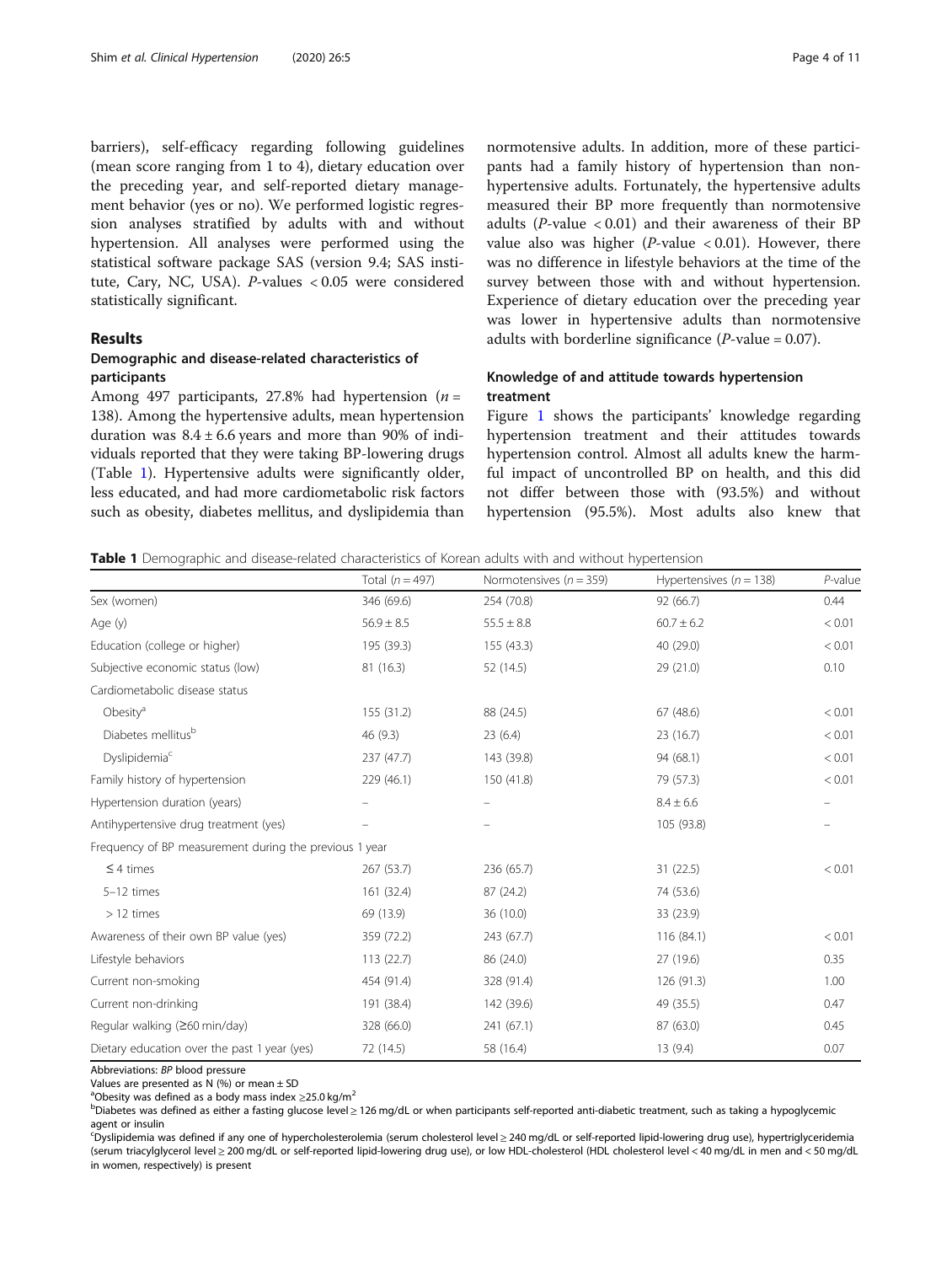<span id="page-4-0"></span>

lifestyle modification was necessary regardless of BPlowering drug treatment, but the proportion of individuals with correct knowledge was slightly different between the two groups. More adults with hypertension (12.2%) answered that lifestyle modification was not necessary if treated with BP-lowering drug than those without (6.7%), although this difference did not reach statistical significance ( $P$ -value = 0.06).

The attitude of hypertensive adults was in striking contrast to that of normotensive adults. Nearly all normotensive adults (95.3–97.2%) responded that they would make an effort to modify their lifestyle (including smoking, drinking, physical activity, diet) and maintain an optimal body weight if they were to be diagnosed with hypertension in the future. Only 83.6% reported that they would take BP-lowering drugs. However, almost all adults with hypertension (95.7%) were on a

BP-lowering medication, and only 77.5% reported that they consumed a healthy diet while 92.8% said that they had stopped smoking. Diet-related self-management was lower in this group than the normotensive group.

#### Self-reported dietary management practices and dietary adherence over the past month

Nearly one in three adults reported that they managed their diet, and the prevalence of self-reported diet management was not different between adults with and without hypertension (Table 2). On the whole, scores for the dietary practice guidelines were not different between the hypertensive and normotensive groups, but hypertensive adults had a significantly lower score for sufficient consumption of fruit and vegetables than normotensive adults  $(P-value = 0.01)$ . In addition, the mean of the dietary practice scores for the four

| Table 2 Dietary practices over the past month for blood pressure control |  |  |  |  |  |  |
|--------------------------------------------------------------------------|--|--|--|--|--|--|
|--------------------------------------------------------------------------|--|--|--|--|--|--|

|                                                          | <b>TWAIN A</b> DICTURE MACHECO OVER THE MUST HIGHER MOOD MESSURE CONTENT |                           |                           |            |  |  |  |  |
|----------------------------------------------------------|--------------------------------------------------------------------------|---------------------------|---------------------------|------------|--|--|--|--|
|                                                          | Total $(n = 497)$                                                        | Normotensives $(n = 359)$ | Hypertensives $(n = 138)$ | $P$ -value |  |  |  |  |
| Self-reported diet management (yes)                      | 71 (34.4)                                                                | 122 (34.0)                | 49 (35.5)                 | 0.83       |  |  |  |  |
| Dietary practice over the past month (score, range: 1-4) | $2.64 + 0.48$ <sup>a</sup>                                               | $2.67 + 0.46$             | $2.56 + 0.54$             | 0.04       |  |  |  |  |
| I limited my daily sodium diet.                          | $2.61 \pm 0.74$                                                          | $2.62 + 0.73$             | $2.58 + 0.78$             | 0.60       |  |  |  |  |
| ate proper amount without overeating.                    | $2.76 + 0.65$                                                            | $2.80 + 0.61$             | $2.68 + 0.74$             | 0.11       |  |  |  |  |
| had a diet rich in fruit and vegetable.                  | $2.68 \pm 0.67$                                                          | $2.72 + 0.66$             | $2.55 + 0.69$             | 0.01       |  |  |  |  |
| I had a well-balanced diet.                              | $2.51 + 0.67$                                                            | $2.53 + 0.64$             | $2.44 + 0.75$             | 0.20       |  |  |  |  |
| Good adherence (mean dietary practice score of $\geq$ 3) | 167 (33.6)                                                               | 129 (35.9)                | 38 (27.5)                 | 0.09       |  |  |  |  |

Values are presented as N (%) or mean ± SD

<sup>a</sup>mean of scores of 4 items (sodium reduction, proper amount of consumption, sufficient consumption of fruit and vegetable, well-balanced meal)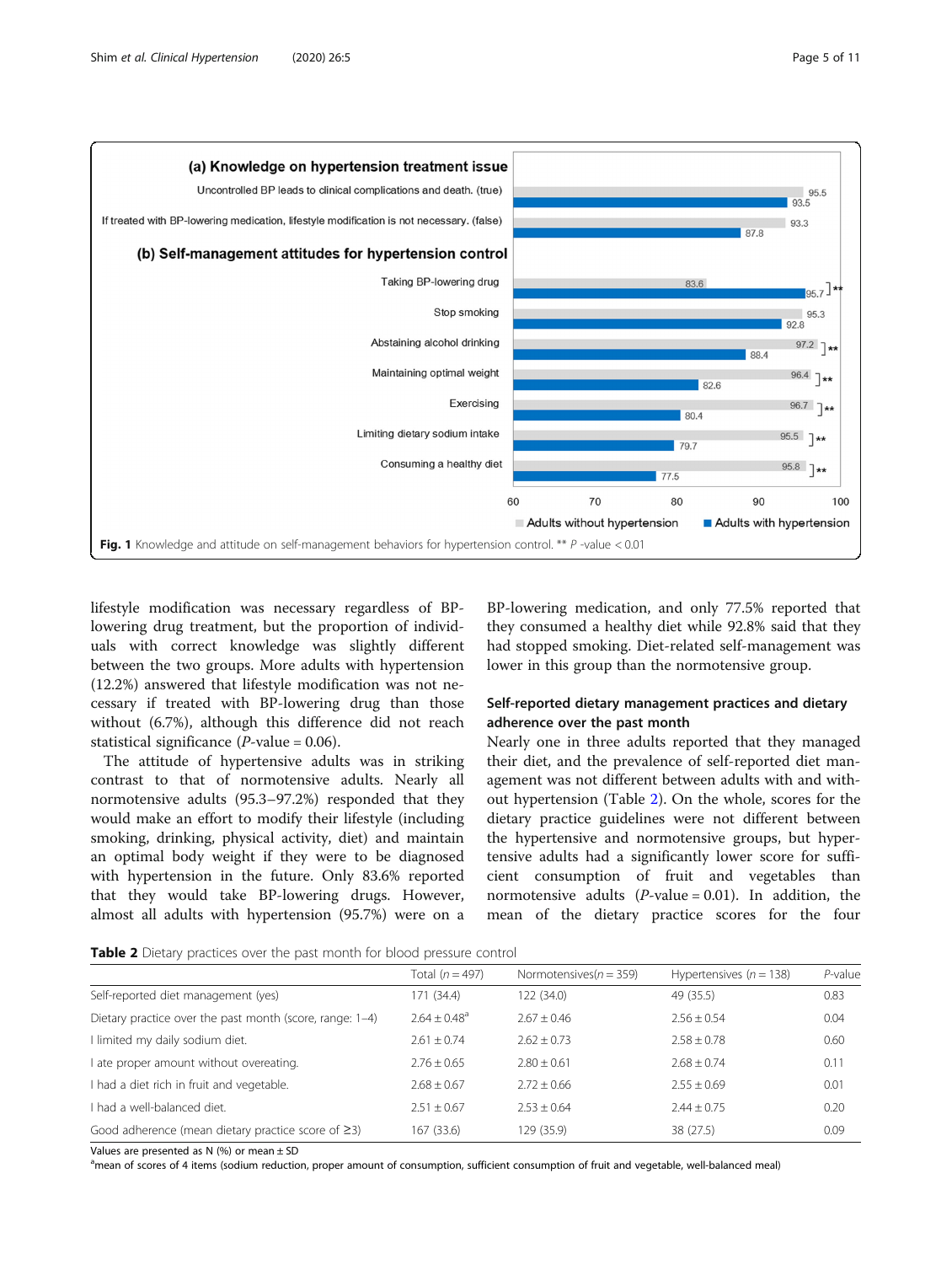guidelines was significantly lower in hypertensive adults than normotensive adults  $(P-value = 0.04)$ . The prevalence of good adherence (mean dietary practice score of 3 or higher), although slightly lower in hypertensive adults, was not statistically significant between the two groups (*P*-value =  $0.09$ ).

#### Perceived benefits of and barriers to following dietary guidelines and self-efficacy

The majority of adults (78.8%) stated that they needed to change their current diet, and this proportion was significantly higher in hypertensive adults (84.8%, Pvalue =  $0.03$ ) (Fig. 2). Most adults, regardless if they were hypertensive or not, understood the potential benefits of dietary modification on BP control. More than half the participants felt that it was difficult to prepare a meal adherent to the guidelines (61.6%) and that BP control diets are tasteless (53.5%). Thirty-nine percent of participants did not know how to modify their diet and 30.2% of participants thought that it would be impossible for them to make dietary changes. Difficulty changing old

habits was significantly more prevalent in hypertensive adults (37.7%) than normotensive adults (27.3%). Compared with adults without hypertension, those with hypertension had significantly lower self-efficacy scores for the individual guidelines and overall.

#### Factors associated with dietary management and good adherence

Potential factors associated with self-reported dietary management are reported in Table [3.](#page-6-0) For adults without hypertension, dietary management behavior was significantly associated with cardiometabolic risk (OR: 1.63, Pvalue =  $0.04$ ) and dietary education (OR: 2.19, P-value = 0.01). For hypertensive adults, those who knew that lifestyle modification was necessary even if treated with BP-lowering drugs were 6.29-fold more likely to manage their diet ( $P$ -value = 0.03). Hypertensive individuals who had experienced dietary education over the preceding year tended to manage their diet more than normotensive individuals but this did not reach statistical significance (OR: 2.95,  $P$ -value = 0.10).

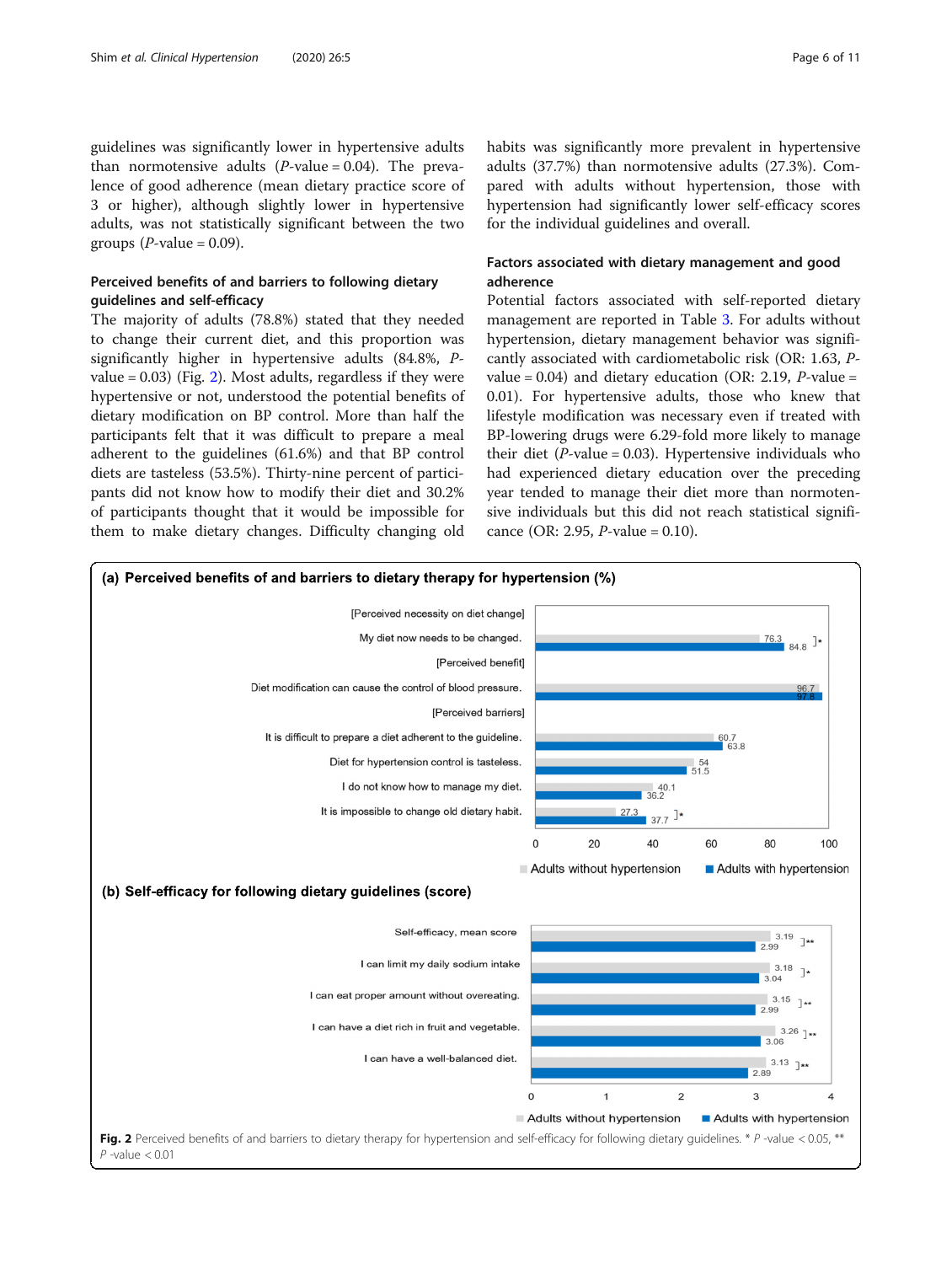#### <span id="page-6-0"></span>Table 3 Odds ratios (95% CI) for self-reported diet management behavior

|                                                                                             |                                    | Normotensives ( $n = 359$ )        |                                   | Hypertensives ( $n = 138$ )        |                                   |
|---------------------------------------------------------------------------------------------|------------------------------------|------------------------------------|-----------------------------------|------------------------------------|-----------------------------------|
|                                                                                             |                                    | Age-sex<br>adjusted                | Fully<br>adjusted                 | Age-sex<br>adjusted                | Fully<br>adjusted                 |
| Sex                                                                                         | (women vs. men)                    | 1.12(0.69,<br>1.83)                | 0.87(0.50,<br>1.50)               | 1.63(0.76,<br>3.51)                | 1.58 (0.66,<br>3.81)              |
| Age                                                                                         | (y)                                | 1.02 (1.00,<br>1.05)               | 1.02 (0.99,<br>1.06)              | 0.99(0.93,<br>1.04)                | 0.98(0.92,<br>1.05)               |
| Education                                                                                   | $( \geq$ college vs. <<br>college) | 1.31(0.80,<br>2.14)                | 1.02(0.60,<br>1.72)               | 0.68(0.28,<br>1.04)                | 0.61(0.23,<br>1.65)               |
| Cardiometabolic risk                                                                        | (yes vs. no)                       | 1.44 (0.92,<br>2.25)               | 1.63(1.01,<br>$(2.63)^*$          | 1.87 (0.69,<br>5.09                | 1.55(0.51,<br>4.67                |
| Family history of hypertension                                                              | (yes vs. no)                       | 1.26(0.79,<br>1.98)                | 1.12(0.69,<br>1.82)               | 0.77(0.37)<br>1.60)                | 0.87(0.40,<br>1.91)               |
| Awareness of BP value                                                                       | (know vs. do not)                  | 0.84(0.52,<br>1.37)                | 0.93(0.56,<br>1.56)               | 0.79(0.30,<br>2.10)                | 0.80(0.28,<br>2.27)               |
| Healthy habit                                                                               | (yes vs. no)                       | 1.27(0.76,<br>2.14)                | 1.32(0.77,<br>2.27)               | 0.89(0.35,<br>2.23)                | 1.11(0.41,<br>2.99                |
| Knowledge on the necessity for lifestyle modification regardless of<br>BP-lowering drug use | (correct vs. wrong)                | 2.93 (0.97,<br>8.84)               | 2.60 (0.80,<br>8.42)              | 4.71 (1.02,<br>$21.7$ <sup>*</sup> | 6.29(1.23,<br>$32.3$ <sup>*</sup> |
| Perceived barriers to dietary therapy                                                       | (the number of<br>barriers)        | 0.85(0.71,<br>1.01)                | 0.84(0.68,<br>1.04)               | 1.08 (0.82,<br>1.42)               | 1.09(0.78,<br>1.53)               |
| Self-efficacy                                                                               | (score)                            | 1.56 (0.99,<br>$2.50$ <sup>*</sup> | 1.51(0.93,<br>2.46)               | 1.38 (0.68,<br>2.81)               | 1.35(0.60,<br>3.01)               |
| Dietary education                                                                           | (yes vs. no)                       | 2.02(1.14,<br>$3.58$ <sup>*</sup>  | 2.19(1.20,<br>$4.02$ <sup>*</sup> | 2.31(0.72,<br>7.38)                | 2.95 (0.80,<br>10.9)              |
| Perceived necessity for diet change                                                         | (yes vs. no)                       | 1.46 (0.85,<br>2.50)               | 1.61(0.90,<br>2.89)               | 1.81(0.61,<br>5.35)                | 1.99(0.61,<br>6.50)               |

 $*$ *p* value < 0.05,  $**$  < 0.01

Cardiometabolic risk was defined if there was at least one of obesity, diabetes mellitus, or dyslipidemia

Healthy habit was defined if it was satisfied with all of current non-smoking, non-drinking, and regular walking

Factors associated with dietary good adherence to hypertension guidelines are presented in Table [4](#page-7-0). For hypertensive adults, higher self-efficacy (OR: 4.06, Pvalue  $= 0.02$ ) and the presence of dietary management (OR: 4.16, *P*-value =  $0.004$ ) and lower perceived barriers to dietary therapy (OR:  $0.54$ ,  $P$ -value =  $0.004$ ) were significantly associated with good dietary adherence. Similar associations were found in normotensive adults: self-efficacy (OR: 3.71, P-value< 0.001) and dietary education (OR: 1.98,  $P$ -value = 0.04) had a positive association with good dietary adherence while perceived barriers to dietary therapy (OR: 0.71,  $P$ -value = 0.002) was negatively associated with good dietary adherence.

#### **Discussion**

In this study, we investigated adherence to dietary recommendations for hypertension and identified the factors associated with dietary adherence among community-dwelling adults with and without hypertension. We found that approximately 30% individuals managed their diet, but the prevalence of diet management was not different between adults with and without hypertension, and dietary adherence score was much lower in those with hypertension than in those without.

Such a low dietary adherence has been reported in previous studies; hypertensive patients showed the best adherence to medication, followed by lifestyle modifications such as drinking and physical activity, and was the poorest for diet [[14](#page-9-0), [20](#page-9-0)–[22\]](#page-9-0). In particular, hypertensive patients taking BP-lowering drugs had much unhealthier lifestyles than those who were not taking medications [[14,](#page-9-0) [23\]](#page-9-0).

People with hypertension know that they are supposed to reduce their sodium intake, but often do not follow this dietary guideline [\[24](#page-9-0)]. The majority of our participants knew the necessity of lifestyle modification (91.8%) and understood that diet modification would improve BP control (97.0%), but the proportions of those who thought that their current diet needed to be changed (78.7%) and those who responded managing their diets (34.4%) were not consistent with the level of knowledge regarding hypertension treatment. In general, the consequence of not taking medication is relatively instant and distinct, whereas the impact of not modifying lifestyle appears to be less immediate and much smaller. For this reason, some people may have no expectation for nonpharmacological treatment  $[14]$  or may not feel the need for adopting a healthy lifestyle [[20\]](#page-9-0). There also seems to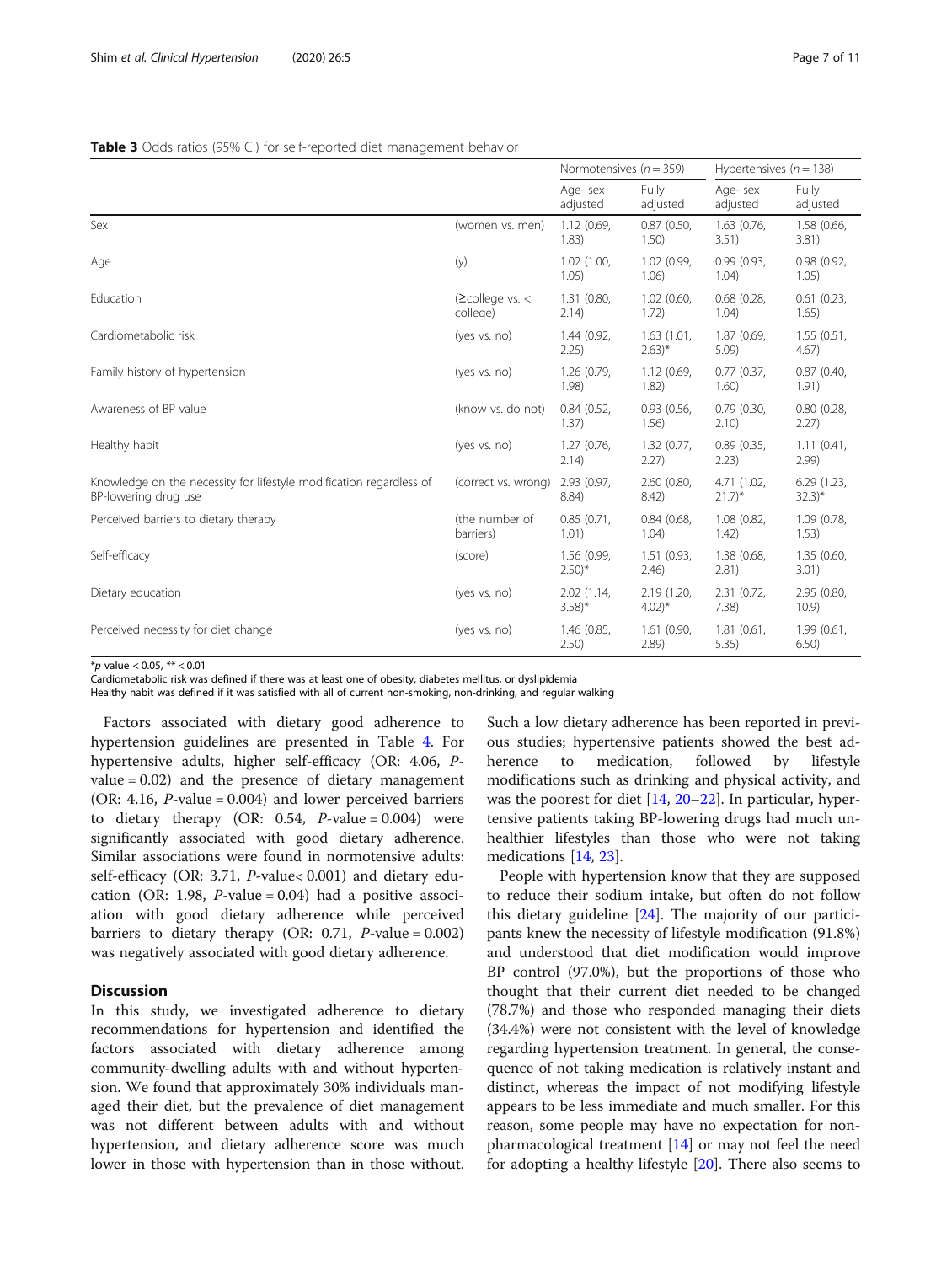<span id="page-7-0"></span>

|                                                                                         |                                                                                                                                                                                          | Normotensives ( $n = 359$ ) |                           | Hypertensives ( $n = 138$ ) |                           |
|-----------------------------------------------------------------------------------------|------------------------------------------------------------------------------------------------------------------------------------------------------------------------------------------|-----------------------------|---------------------------|-----------------------------|---------------------------|
|                                                                                         |                                                                                                                                                                                          | Age-sex<br>adjusted         | Fully<br>adjusted         | Age-sex<br>adjusted         | Fully<br>adjusted         |
| Sex                                                                                     | (women vs. men)                                                                                                                                                                          | 1.06<br>(0.66, 1.72)        | 0.81<br>(0.46, 1.43)      | 0.70<br>(0.32, 1.52)        | 0.41<br>(0.14, 1.21)      |
| Age                                                                                     | (y)                                                                                                                                                                                      | 1.02<br>(0.99, 1.05)        | 1.03<br>(1.00, 1.07)      | 1.03<br>(0.96, 1.10)        | 1.05<br>(0.95, 1.15)      |
| Education                                                                               | $(2$ college vs.<br><college)< td=""><td>1.51<br/><math>(0.93, 2.46)^*</math></td><td>1.17<br/>(0.68, 2.03)</td><td>1.98<br/>(0.81, 4.83)</td><td>1.34<br/>(0.45, 3.95)</td></college)<> | 1.51<br>$(0.93, 2.46)^*$    | 1.17<br>(0.68, 2.03)      | 1.98<br>(0.81, 4.83)        | 1.34<br>(0.45, 3.95)      |
| Cardiometabolic risk                                                                    | (yes vs. no)                                                                                                                                                                             | 0.63<br>$(0.40, 0.97)^*$    | 0.74<br>(0.45, 1.22)      | 0.65<br>(0.26, 1.64)        | 1.05<br>(0.31, 3.51)      |
| Family history of hypertension                                                          | (yes vs. no)                                                                                                                                                                             | 1.32<br>(0.84, 2.07)        | 1.19<br>(0.71, 1.97)      | 0.99<br>(0.46, 2.16)        | 1.29<br>(0.50, 3.34)      |
| Awareness of BP value                                                                   | (know vs. do not)                                                                                                                                                                        | 0.64<br>(0.40, 1.05)        | 0.72<br>(0.42, 1.24)      | 1.02<br>(0.37, 2.87)        | 1.74<br>(0.51, 5.94)      |
| Healthy habit                                                                           | (yes vs. no)                                                                                                                                                                             | 1.15<br>(0.69, 1.93)        | 1.17<br>(0.66, 2.07)      | 1.70<br>(0.67, 4.30)        | 1.61<br>(0.52, 5.04)      |
| Knowledge on the necessity for lifestyle modification<br>even when BP-lowering drug use | (correct vs. wrong)                                                                                                                                                                      | 1.85<br>(0.71, 4.83)        | 0.93<br>(0.29, 3.00)      | 0.96<br>(0.31, 2.95)        | 0.27<br>(0.06, 1.14)      |
| Perceived barriers to dietary therapy                                                   | (the number<br>of barriers)                                                                                                                                                              | 0.62<br>$(0.51, 0.75)$ **   | 0.71<br>$(0.57, 0.88)$ ** | 0.50<br>$(0.35, 0.71)$ **   | 0.54<br>$(0.36, 0.82)$ ** |
| Self-efficacy                                                                           | (score)                                                                                                                                                                                  | 4.25<br>$(2.53, 7.13)$ **   | 3.71<br>$(2.11, 6.51)$ ** | 4.73<br>$(1.87, 12.0)$ **   | 4.06<br>$(1.28, 12.9)^*$  |
| Dietary education                                                                       | (yes vs. no)                                                                                                                                                                             | 2.00<br>$(1.13, 3.55)^*$    | 1.98<br>$(1.03, 3.80)^*$  | 1.19<br>(0.34, 4.17)        | 1.05<br>(0.25, 4.48)      |
| Self-reported diet management                                                           | (yes vs. no)                                                                                                                                                                             | 1.96<br>$(1.25, 3.08)$ **   | 1.61<br>(0.97, 2.68)      | 2.57<br>$(1.17, 5.65)^*$    | 4.16<br>$(1.58, 11.0)$ ** |

 $*$ *p* value < 0.05,  $**$  < 0.01

Good adherence to the guidelines was defined as >3 score of the mean adherence score to 4 guidelines including reduction in dietary sodium intake,

consumption in appropriate amount (not overconsuming), sufficient intake of fruit and vegetables, and a well-balanced diet

High dietary Cardiometabolic risk was defined if there was at least one of obesity, diabetes mellitus, or dyslipidemia

Healthy habit was defined if it was satisfied with all of current non-smoking, non-drinking, and regular walking

be the incorrect belief that that a powerful drug can sufficiently address the harmful effects of unhealthy habits due to a lack of understanding regarding the mechanisms of BP regulation [\[25\]](#page-9-0). In our study, not a few participants thought that lifestyle modification is not required if taking medication and this trend was found more in adults with hypertension.

We also found that fewer perceived barriers were significantly associated with good dietary adherence, in both hypertensive and normotensive adults. Qualitative studies have been conducted to understand barriers to changing diet to manage hypertension [[15](#page-9-0), [16](#page-9-0), [23](#page-9-0)]; one obstacle to dietary compliance is that people have difficulty in changing dietary habits formed over a lifetime [[15\]](#page-9-0). The cost of healthy food, limited availability of appropriate foods, problems in choosing more appropriate foods when eating out, and the cumbersomeness of preparing a low salt diet when cooking meals for family members without hypertension have also been reported to be barriers to dietary change [[15,](#page-9-0) [16,](#page-9-0) [24](#page-9-0)]. In our study, one of every three participants thought that it was impossible to change old dietary habits. A considerable number of participants said difficulty in preparing a diet adherent to the hypertension guidelines or did not know how to modify their diet, and more than half mentioned that a hypertension diet was not palatable. Korean sodium consumption has decreased slightly, but is still almost twice the amount recommended by the KSH [\[26](#page-9-0)], foods high in sodium, such as instant noodles, Kimchi, soups, and stews are frequently consumed by Koreans [[27\]](#page-9-0), and thus adopting a low sodium diet may be a big challenge. However, taste preference is formed as a result of adaptation to what is familiar [\[28](#page-9-0)]. Reducing dietary salt intake is initially difficult for most, but once habituated to low salt foods, salty taste preference can be shifted [[29](#page-9-0)]. Effective strategies and consistent efforts to correct misunderstandings as well as lower the perceived barriers to dietary modification and to improve confidence are needed.

To successfully adopt healthy dietary habits, high level of self-efficacy is required. Self-efficacy, the belief in one's ability to organize and take specific actions, has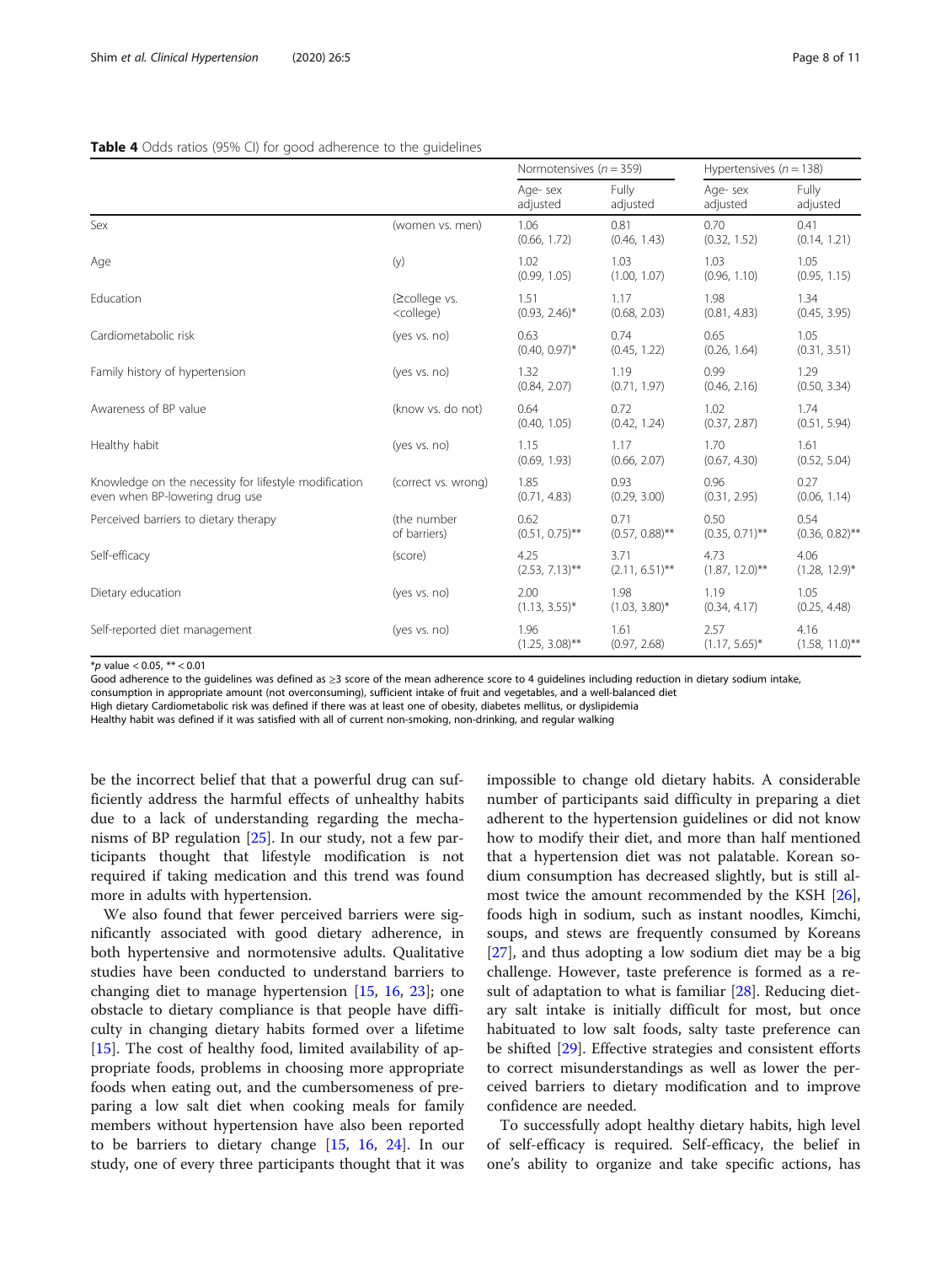<span id="page-8-0"></span>been known as a strong predictor of the action required to produce desired outcomes [\[30](#page-9-0)]. In our study, higher self-efficacy was positively associated with dietary adherence in both adults with and without hypertension.

Interestingly, our study showed a distinct gap between the attitude of normotensive adults towards hypertension treatment and the hypertensive adults' actual management practices. More than 90% of adults without hypertension said they would change their lifestyle if they were diagnosed with hypertension in the future. However, among those diagnosed with hypertension, the practice rate of lifestyle modification was much lower. Previous studies have focused on patients with hypertension and/or cardiometabolic diseases [\[11](#page-9-0), [14](#page-9-0), [16,](#page-9-0) [20](#page-9-0)], thus little is known about the differences between healthy and diseased individuals. It is difficult to explain directly why fewer hypertensive adults followed lifestyle modification guidelines than normotensive individuals. Perhaps hypertensive adults tried to change their unhealthy lifestyles but failed to. The strong motivation of normotensive adults to modify their lifestyle and the relatively low level of self-management practices of hypertensive patients should be considered when physicians and healthcare providers encourage BP control through lifestyle modification.

In addition to aforementioned individuals-related factors (such as knowledge, attitude, and barriers), physician, health care system and society related factors have been identified as obstacles towards following dietary guidelines in daily life. A previous study [\[31\]](#page-9-0) reported that physicians' perception of hypertension treatment did not correspond to their practice. In the primary care setting, most physicians assessed patients' medication adherence, but provided limited counselling on lifestyle modification [[32\]](#page-9-0). Time constraints and inappropriate compensation were the major obstacles affecting optimal BP control through diet change, and insufficient use of diet services, even in cases where referral to a dietitian was possible, were identified as physician-related barriers [[24,](#page-9-0) [32,](#page-9-0) [33](#page-10-0)]. Thus, initiatives to mitigate obstacles to preventive diet counseling and education are needed to reduce the burden caused by elevated BP. Patients with diseases that require self-management skills need to be prioritized and continuity of care needs to be improved. In addition, the social environment may assist patients, and future public campaigns are recommended [[15](#page-9-0), [16](#page-9-0)].

Our study has several limitations and strengths. First, our subjects do not represent Korean adults. Thus, cares should be taken not to make a generalization error when interpreting the results. Second, the sample size was relatively small. We were unable to analyze adults previously diagnosed with hypertension and those with newly developed hypertension separately. However, our results remained unchanged when we limited the analysis to adults previously diagnosed with hypertension and normotensive individuals. Third, we assessed the presence of dietary management behaviors and of following the dietary guidelines in a self-report manner. In general, information collected by self-report has been known to be less accurate than objective assessment. Although it is well known that self-reported adherence to lifestyle behaviors can be overestimated [\[34](#page-10-0)], the low proportion of individuals who managed their diets in this study indicates the need for more aggressive countermeasures. A number of previous studies that have investigated barriers to compliance have been conducted by qualitative interviews such as focus groups  $[15, 16, 24]$  $[15, 16, 24]$  $[15, 16, 24]$  $[15, 16, 24]$  $[15, 16, 24]$  $[15, 16, 24]$ , or have focused on a small numbers of individuals affected with hypertension and/or cardiometabolic diseases [[14](#page-9-0)–[16](#page-9-0), [20\]](#page-9-0). No information regarding the difficulties encountered by adults or the gaps between individuals with and without hypertension was provided in these previous studies. We observed a distinct difference between normotensive peoples' attitudes towards hypertension treatment and hypertensive adults' current behaviors regarding hypertension treatment.

#### Conclusions

Many Korean adults have low adherence to dietary guidelines for the prevention and treatment of hypertension. We found that knowledge, practice, and factors associated with dietary adherence were different between those with and without hypertension. To establish more effective strategies to control blood pressure at a population-level scale, it is important to understand these gaps.

#### Supplementary information

Supplementary information accompanies this paper at [https://doi.org/10.](https://doi.org/10.1186/s40885-020-00138-y) [1186/s40885-020-00138-y](https://doi.org/10.1186/s40885-020-00138-y).

Additional file 1: Figure S1. Flow in the study subjects. Figure S2. Questionnaire on dietary adherence, management, benefits, barriers, selfefficacy of dietary therapy

#### Acknowledgements

This study was supported by the Academic Research Fund of the Korean Society of Hypertension (KSH-R-2018-06) and by a grant from the Korea Health Technology R&D Project through the Korea Health Industry Development Institute (KHIDI), funded by the Ministry of Health & Welfare, Republic of Korea (grant number HI13C0715).

#### Availability of data and material

The datasets used and/or analyzed during the current study are available from the corresponding author on reasonable request.

#### Authors' contributions

SJS designed and conducted the research, analyzed and interpreted data, and wrote the manuscript. JEH was involved in the design of the study and collected data. KHC contributed to the preparation and the revision of the manuscript. All authors read and approved the final manuscript.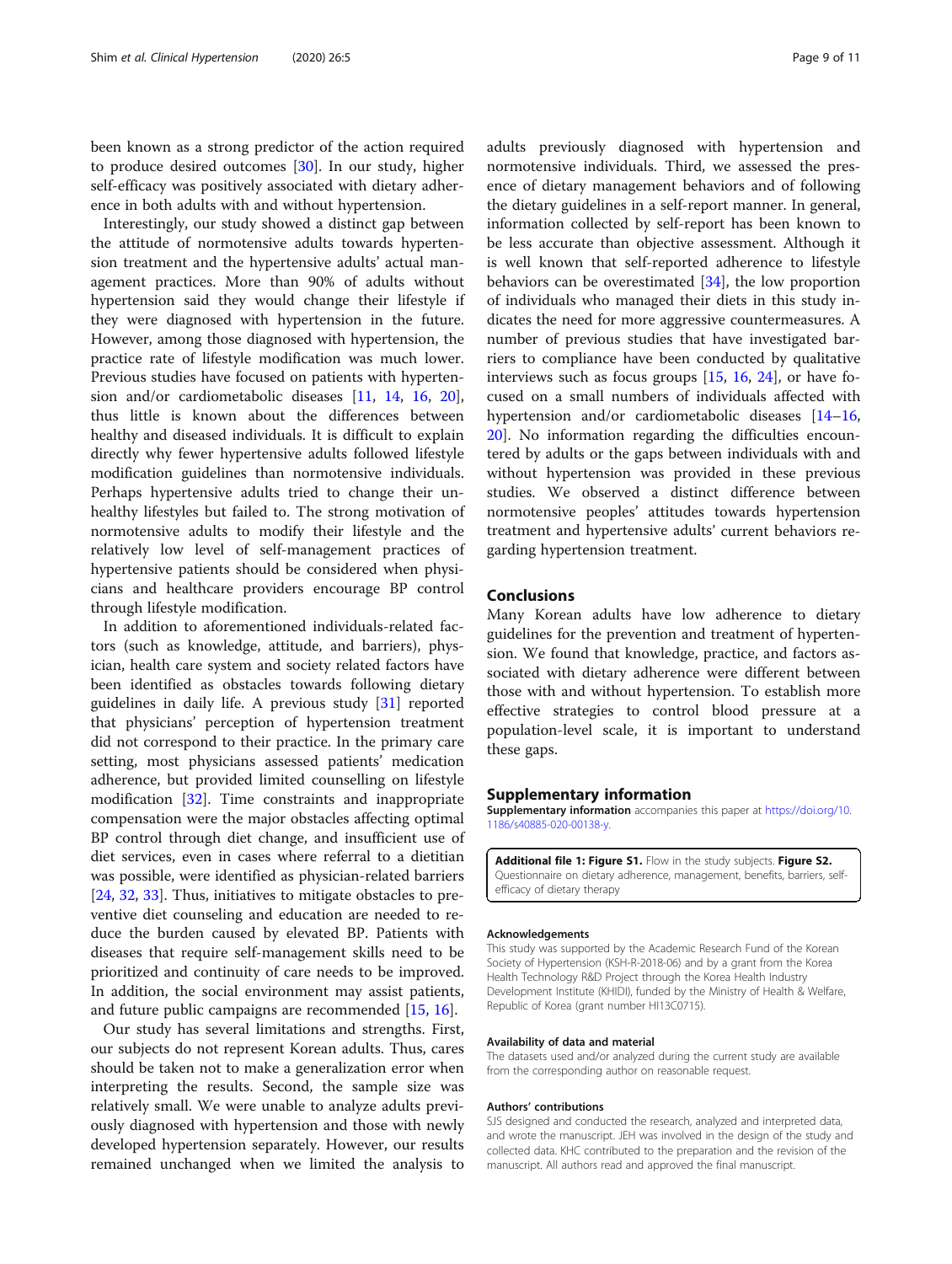#### <span id="page-9-0"></span>Funding

This study was supported by the Academic Research Fund of the Korean Society of Hypertension (KSH-R-2018-06) and by a grant from the Korea Health Technology R&D Project through the Korea Health Industry Development Institute (KHIDI), funded by the Ministry of Health & Welfare, Republic of Korea (grant number HI13C0715).

#### Ethics approval and consent to participate

This study protocol was approved by the Institutional Review Board (IRB) of Severance Hospital, Yonsei University Health System, Seoul, Korea (4–2013- 0661). All participants provided written informed consent.

#### Consent for publication

Not applicable.

#### Competing interests

The authors declare that they have no competing interests.

#### Received: 18 December 2019 Accepted: 7 February 2020 Published online: 15 March 2020

#### References

- 1. O'Brien E. The lancet commission on hypertension: addressing the global burden of raised blood pressure on current and future generations. J Clin Hypertens (Greenwich). 2017;19:564–8.
- 2. Vasan RS, Beiser A, Seshadri S, Larson MG, Kannel WB, D'Agostino RB, Levy D. Residual lifetime risk for developing hypertension in middle-aged women and men: the Framingham heart study. JAMA. 2002;287:1003–10.
- 3. Lackland DT, Weber MA. Global burden of cardiovascular disease and stroke: hypertension at the Core. Can J Cardiol. 2015;31:569–71.
- 4. Cushman WC. The burden of uncontrolled hypertension: morbidity and mortality associated with disease progression. J Clin Hypertens (Greenwich). 2003;5:14–22.
- 5. Lee H-Y, Shin J, Kim G-H, Park S, Ihm S-H, Kim HC, K-i K, Kim JH, Lee JH, Park J-M, Pyun WB, Chae SC. 2018 Korean Society of Hypertension Guidelines for the management of hypertension: part II-diagnosis and treatment of hypertension. Clin Hypertens. 2019;25:20.
- 6. Whelton PK, Carey RM, Aronow WS, Casey DE Jr, Collins KJ, Dennison Himmelfarb C, DePalma SM, Gidding S, Jamerson KA, Jones DW, MacLaughlin EJ, Muntner P, Ovbiagele B, Smith SC Jr, Spencer CC, Stafford RS, Taler SJ, Thomas RJ, Williams KA Sr, Williamson JD, Wright JT Jr. 2017 ACC/AHA/AAPA/ABC/ACPM/AGS/APhA/ASH/ASPC/NMA/PCNA guideline for the prevention, detection, evaluation, and Management of High Blood Pressure in adults: a report of the American College of Cardiology/American Heart Association task force on clinical practice guidelines. Circulation. 2018; 138:e484–594.
- 7. Dauchet L, Kesse-Guyot E, Czernichow S, Bertrais S, Estaquio C, Péneau S, Vergnaud A-C, Chat-Yung S, Castetbon K, Deschamps V, Brindel P, Hercberg S. Dietary patterns and blood pressure change over 5-y follow-up in the SU. VI.MAX cohort. Am J Clin Nutr. 2007;85:1650–6.
- 8. Appel LJ. Lifestyle modification as a means to prevent and treat high blood pressure. J Am Soc Nephrol. 2003;14:S99–s102.
- 9. Olsen MH, Angell SY, Asma S, Boutouyrie P, Burger D, Chirinos JA, Damasceno A, Delles C, Gimenez-Roqueplo AP, Hering D, Lopez-Jaramillo P, Martinez F, Perkovic V, Rietzschel ER, Schillaci G, Schutte AE, Scuteri A, Sharman JE, Wachtell K, Wang JG. A call to action and a lifecourse strategy to address the global burden of raised blood pressure on current and future generations: the lancet commission on hypertension. Lancet. 2016; 388:2665–712.
- 10. Appel LJ, Champagne CM, Harsha DW, Cooper LS, Obarzanek E, Elmer PJ, Stevens VJ, Vollmer WM, Lin PH, Svetkey LP, Stedman SW, Young DR. Effects of comprehensive lifestyle modification on blood pressure control: main results of the PREMIER clinical trial. JAMA. 2003;289:2083–93.
- 11. Adriouch S, Lelong H, Kesse-Guyot E, Baudry J, Lampure A, Galan P Hercberg S, Touvier M, Fezeu LK. Compliance with nutritional and lifestyle recommendations in 13,000 patients with a Cardiometabolic disease from the Nutrinet-Sante study. Nutrients. 2017;9(6). [https://res.mdpi.com/def502](https://res.mdpi.com/def5020086ca360c726691bee26a48bca598db80cefe2e0cde38e0506b298dd71b10dfd09f02496c0d73121bf0962ef8380792f565bb5950f61346e6067bedb612c20212d95399fd90a9d8cb2a4e3a8f6ce796a8ace216060169ee7a720fcad39a29dda6808949f49356c35b24fe74bd4cf90d21e42fd1cd20b3481a25bdfaa917afda110ec887a7ffe4daf1830b3a532855b37ca86f?filename=&attachment=1) [0086ca360c726691bee26a48bca598db80cefe2e0cde38e0506b298dd71b1](https://res.mdpi.com/def5020086ca360c726691bee26a48bca598db80cefe2e0cde38e0506b298dd71b10dfd09f02496c0d73121bf0962ef8380792f565bb5950f61346e6067bedb612c20212d95399fd90a9d8cb2a4e3a8f6ce796a8ace216060169ee7a720fcad39a29dda6808949f49356c35b24fe74bd4cf90d21e42fd1cd20b3481a25bdfaa917afda110ec887a7ffe4daf1830b3a532855b37ca86f?filename=&attachment=1) [0dfd09f02496c0d73121bf0962ef8380792f565bb5950f61346e6067bedb612c2](https://res.mdpi.com/def5020086ca360c726691bee26a48bca598db80cefe2e0cde38e0506b298dd71b10dfd09f02496c0d73121bf0962ef8380792f565bb5950f61346e6067bedb612c20212d95399fd90a9d8cb2a4e3a8f6ce796a8ace216060169ee7a720fcad39a29dda6808949f49356c35b24fe74bd4cf90d21e42fd1cd20b3481a25bdfaa917afda110ec887a7ffe4daf1830b3a532855b37ca86f?filename=&attachment=1) [0212d95399fd90a9d8cb2a4e3a8f6ce796a8ace216060169ee7a720fcad39a2](https://res.mdpi.com/def5020086ca360c726691bee26a48bca598db80cefe2e0cde38e0506b298dd71b10dfd09f02496c0d73121bf0962ef8380792f565bb5950f61346e6067bedb612c20212d95399fd90a9d8cb2a4e3a8f6ce796a8ace216060169ee7a720fcad39a29dda6808949f49356c35b24fe74bd4cf90d21e42fd1cd20b3481a25bdfaa917afda110ec887a7ffe4daf1830b3a532855b37ca86f?filename=&attachment=1)

#### [9dda6808949f49356c35b24fe74bd4cf90d21e42fd1cd20b3481a25bdfaa91](https://res.mdpi.com/def5020086ca360c726691bee26a48bca598db80cefe2e0cde38e0506b298dd71b10dfd09f02496c0d73121bf0962ef8380792f565bb5950f61346e6067bedb612c20212d95399fd90a9d8cb2a4e3a8f6ce796a8ace216060169ee7a720fcad39a29dda6808949f49356c35b24fe74bd4cf90d21e42fd1cd20b3481a25bdfaa917afda110ec887a7ffe4daf1830b3a532855b37ca86f?filename=&attachment=1) [7afda110ec887a7ffe4daf1830b3a532855b37ca86f?filename=&attachment=1](https://res.mdpi.com/def5020086ca360c726691bee26a48bca598db80cefe2e0cde38e0506b298dd71b10dfd09f02496c0d73121bf0962ef8380792f565bb5950f61346e6067bedb612c20212d95399fd90a9d8cb2a4e3a8f6ce796a8ace216060169ee7a720fcad39a29dda6808949f49356c35b24fe74bd4cf90d21e42fd1cd20b3481a25bdfaa917afda110ec887a7ffe4daf1830b3a532855b37ca86f?filename=&attachment=1).

- 12. Kim Y, Kong KA. Do hypertensive individuals who are aware of their disease follow lifestyle recommendations better than those who are not aware? PLoS One. 2015;10:e0136858.
- 13. Park K, Cho S, Bower JK. Changes in adherence to non-pharmacological guidelines for hypertension. PLoS One. 2016;11:e0161712.
- 14. Kyngas H, Lahdenpera T. Compliance of patients with hypertension and associated factors. J Adv Nurs. 1999;29:832–9.
- 15. Russell BE, Gurrola E, Ndumele CD, Landon BE, O'Malley JA, Keegan T, Ayanian JZ, Hicks LS. Perspectives of non-Hispanic black and Latino patients in Boston's urban community health centers on their experiences with diabetes and hypertension. J Gen Intern Med. 2010;25:504–9.
- 16. Adams OP, Carter AO. Knowledge, attitudes, practices, and barriers reported by patients receiving diabetes and hypertension primary health care in Barbados: a focus group study. BMC Fam Pract. 2011;12:135.
- 17. Shim JS, Song BM, Lee JH, Lee SW, Park JH, Choi DP, Lee MH, Ha KH, Kim DJ, Park S, Lee WW, Youm Y, Shin EC, Kim HC. Cohort profile: the cardiovascular and metabolic diseases etiology research center cohort in Korea. Yonsei Med J. 2019;60:804–10.
- 18. Kweon S, Kim Y, Jang MJ, Kim Y, Kim K, Choi S, Chun C, Khang YH, Oh K. Data resource profile: the Korea National Health and nutrition examination survey (KNHANES). Int J Epidemiol. 2014;43:69–77.
- 19. Song BM, Kim HC, Shim JS, Lee MH, Choi DP. Inter-arm difference in brachial blood pressure in the general population of Koreans. Korean Circ J. 2016;46:374–83.
- 20. Khan MS, Bawany FI, Mirza A, Hussain M, Khan A, Lashari MN. Frequency and predictors of non-compliance to dietary recommendations among hypertensive patients. J Community Health. 2014;39:732–6.
- 21. Choi HM, Kim HC, Kang DR. Sex differences in hypertension prevalence and control: analysis of the 2010-2014 Korea National Health and nutrition examination survey. PLoS One. 2017;12:e0178334.
- 22. Patel P, Ordunez P, DiPette D, Escobar MC, Hassell T, Wyss F, Hennis A, Asma S, Angell S. Improved blood pressure control to reduce cardiovascular disease morbidity and mortality: the standardized hypertension treatment and prevention project. J Clin Hypertens (Greenwich). 2016;18:1284–94.
- 23. Salomaa V, Vartiainen E, Korhonen HJ, Haukkala A, Tuomilehto J, P P NA. Sydän-ja verisuonitautien vaaratekijät verenpainepotilailla ja muussa väestössä vuosina 1982–1992 (In Finnish.) Cardiovascular risk factors in hypertensive and in population 1982–1992.'. Suom Laakaril. 1994;94:1982–92.
- 24. DeAndrade S, El Rayess F, Goldman R. Perspectives on hypertension in the New England cape Verdean community. J Racial Ethn Health Disparities. 2018;5:162–9.
- 25. Ponnusankar S, Surulivelrajan M, Anandamoorthy N, Suresh B. Assessment of impact of medication counseling on patients' medication knowledge and compliance in an outpatient clinic in South India. Patient Educ Couns. 2004; 54:55–60.
- 26. Korea Centers for Disease Control and Prevention. 2017 Annual report on Korea National Health and Nutrition Examination Survey and Korean Youth Risk Behavior Survey [internet]. Cheongju: Korea Centers for Disease Control and Prevention; 2017 [cited 2019 Dec 18]. Available from: [https://knhanes.](https://knhanes.cdc.go.kr/knhanes/sub04/sub04_03.do?classType=7) [cdc.go.kr/knhanes/sub04/sub04\\_03.do?classType=7.](https://knhanes.cdc.go.kr/knhanes/sub04/sub04_03.do?classType=7)
- 27. Korea Centers for Disease Control and Prevention. The current Korean diet: focusing on the nutritional indices of the fourth National Health Plan [internet]. Cheongju: Kore Centers for Disease Control and Prevention; 2017 [cited 2019 Dec 18]. Available from: [https://knhanes.cdc.go.kr/knhanes/](https://knhanes.cdc.go.kr/knhanes/sub04/sub04_04.do) [sub04/sub04\\_04.do](https://knhanes.cdc.go.kr/knhanes/sub04/sub04_04.do).
- 28. Bobowski N. Shifting human salty taste preference: potential opportunities and challenges in reducing dietary salt intake of Americans. Chemosens Percept. 2015;8:112–6.
- Bertino M, Beauchamp GK, Engelman K. Increasing dietary salt alters salt taste preference. Physiol Behav. 1986;38:203–13.
- 30. Martin MY, Person SD, Kratt P, Prayor-Patterson H, Kim Y, Salas M, Pisu M. Relationship of health behavior theories with self-efficacy among insufficiently active hypertensive African-American women. Patient Educ Couns. 2008;72:137–45.
- 31. Wexler R, Elton T, Taylor CA, Pleister A, Feldman D. Physician reported perception in the treatment of high blood pressure does not correspond to practice. BMC Fam Pract. 2009;10:23.
- 32. Bell RA, Kravitz RL. Physician counseling for hypertension: what do doctors really do? Patient Educ Couns. 2008;72:115–21.